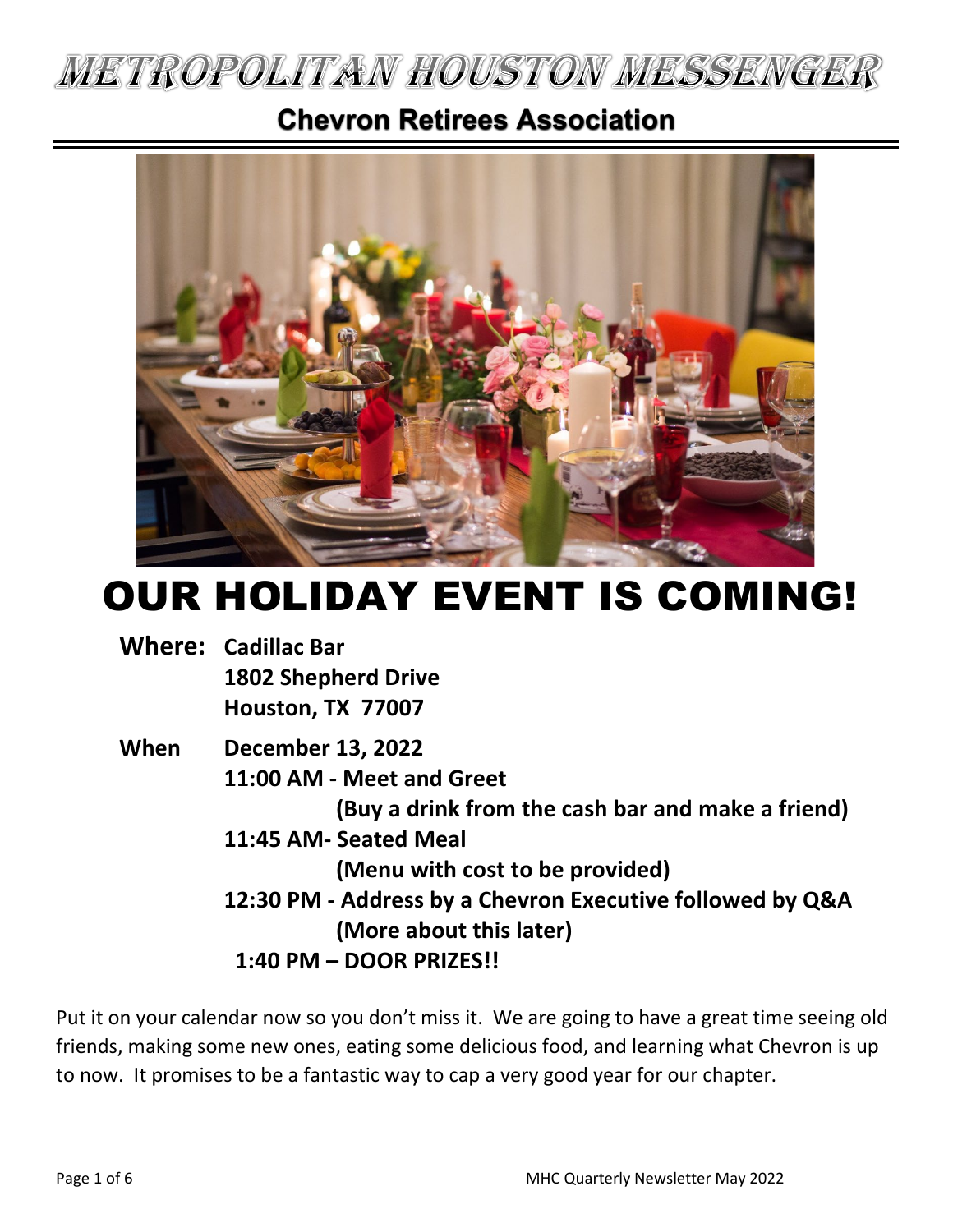### President's Podium

As we emerge from the quarantine time of the pandemic, we are having the best attendance at our neighborhood luncheons to date. Those attending our first quarter luncheons are shown in the following table. Check it out – maybe one of your long-lost friends is there.

| Shenandoah                              | 16           | <b>Missouri City</b>     | 19        | <b>Katy - 1093</b>                  | 11             |  |
|-----------------------------------------|--------------|--------------------------|-----------|-------------------------------------|----------------|--|
| Gary Campbell                           |              | Doug Beatty              |           | Jeff Coulter                        |                |  |
| Rebecca Campbell                        |              | <b>Esther Bender</b>     |           | Harold Davis                        |                |  |
| Pete Chimney                            |              | Jim Boyd                 | Joy Davis |                                     |                |  |
| <b>Bill Erwin</b>                       |              | Neil Burgess             |           | Fernando Detrinidad                 |                |  |
| Derek Floreani                          |              | Ali Chopite              |           | Akin Dlkufowashe                    |                |  |
| Joel McCommon                           |              | Lou Diamond              |           | Gerald Edwards                      |                |  |
| <b>Barbie Miller</b>                    |              | Don Fought               |           | Keith Hall                          |                |  |
| Shawn Moshiri                           |              | Charlie Hancock          |           | Charlie Hancock                     |                |  |
| Jim Rosa                                |              | Katherine Kraft          |           | Jerry Lohr                          |                |  |
| Stephen Seiler                          |              | Harold McCormick         |           | Joseph Martin                       |                |  |
| Suzanne Seiler                          |              | Pansy Meyer              |           | <b>Stan Teerman</b>                 |                |  |
| <b>Steve Smith</b>                      |              | Joseph Mauricio          |           | <b>Houston Buffalo Spdy</b>         | $\overline{7}$ |  |
| <b>Bill Stewart</b>                     |              | John Moncrief            |           | Karen Day                           |                |  |
| Jodie Taylor                            |              | John Montgomery          |           | Chou Frank                          |                |  |
| Pat Tucker                              |              | Jim Taylor               |           | Jim Hassing                         |                |  |
| Sylvia Tucker                           |              | Nanette Tucker           |           | Judy Hwan                           |                |  |
| <b>College Station</b>                  | $\mathbf{1}$ | Bill VerMilyea           |           | Kathleen Mabe                       |                |  |
| Shirald Hendrix                         |              | Isaac Villarreal         |           | Matt Steele                         |                |  |
| Katy IH-10                              | 12           | Kyle Webb                |           | Bill VerMilyea                      |                |  |
| Don Andress                             |              | Humble/Atascocita        | 12        |                                     |                |  |
| Janet Barber                            |              | Pat Black                |           | <b>Total Members</b>                | <b>100</b>     |  |
| Stephen Bergener                        |              | <b>Bailey Blakemore</b>  |           | <b>BOD</b> - attend 1 or more event | 11             |  |
| Ed Crawford                             |              | Wade Hopper              |           |                                     | 111            |  |
| Gen Crawford                            |              | <b>Arlene Matthews</b>   |           |                                     |                |  |
| Charlie Hancock                         |              | <b>Jeff Matthews</b>     |           |                                     |                |  |
| Scott McCay                             |              | Walter Smith             |           |                                     |                |  |
| <b>Steve Molloy</b>                     |              | Sharon Smith             |           |                                     |                |  |
| Charles Roth                            |              | Marianne Stevenson       |           | <b>MHC Board of Directors</b>       |                |  |
| Dirk Swanson                            |              | Tom Stevenson            |           | <b>Member</b>                       | Attend         |  |
| Pat Wallace                             |              | Julia Svoren             |           | Dele Adeniji                        | 2              |  |
| Monica White                            |              | Michael Svoren           |           | <b>Brian Batiste</b>                | 4              |  |
| Webster                                 | 12           | Wade Wallinger           |           | Fernando Detrinidad                 |                |  |
| <b>Beverly Curtice</b>                  |              | <b>Tomball</b>           | 10        |                                     | 2              |  |
| <b>Stanley Curtice</b>                  |              |                          |           | Frank Coe                           |                |  |
|                                         |              | Joanne Elliott           |           |                                     | 4              |  |
| Sharon Davis                            |              | Jean Jones               |           | <b>Bill Dodge</b><br>Glenn Ewan     | 9              |  |
| John Douglas                            |              | Tim Kelly                |           | Evelyn Kassey                       | 7              |  |
| David Johnson                           |              |                          |           |                                     |                |  |
| Melissa Johnson                         |              | Dick Lyon<br>Chris Radke |           | Maya Pendleton<br>Charlie Rhoads    | 3              |  |
| Marty King                              |              | Jim Robertson            |           | Jean Silarski                       | $\theta$       |  |
| Mike McCoy                              |              | Clint Scott              |           | Judy Spencer                        |                |  |
| Susan McCoy                             |              | Pat Tucker               |           | George Treibel                      | 2              |  |
|                                         |              | Sylvia Tucker            |           |                                     |                |  |
| Maryann McGregor<br><b>Bob Meersman</b> |              | <b>Brad Williams</b>     |           |                                     |                |  |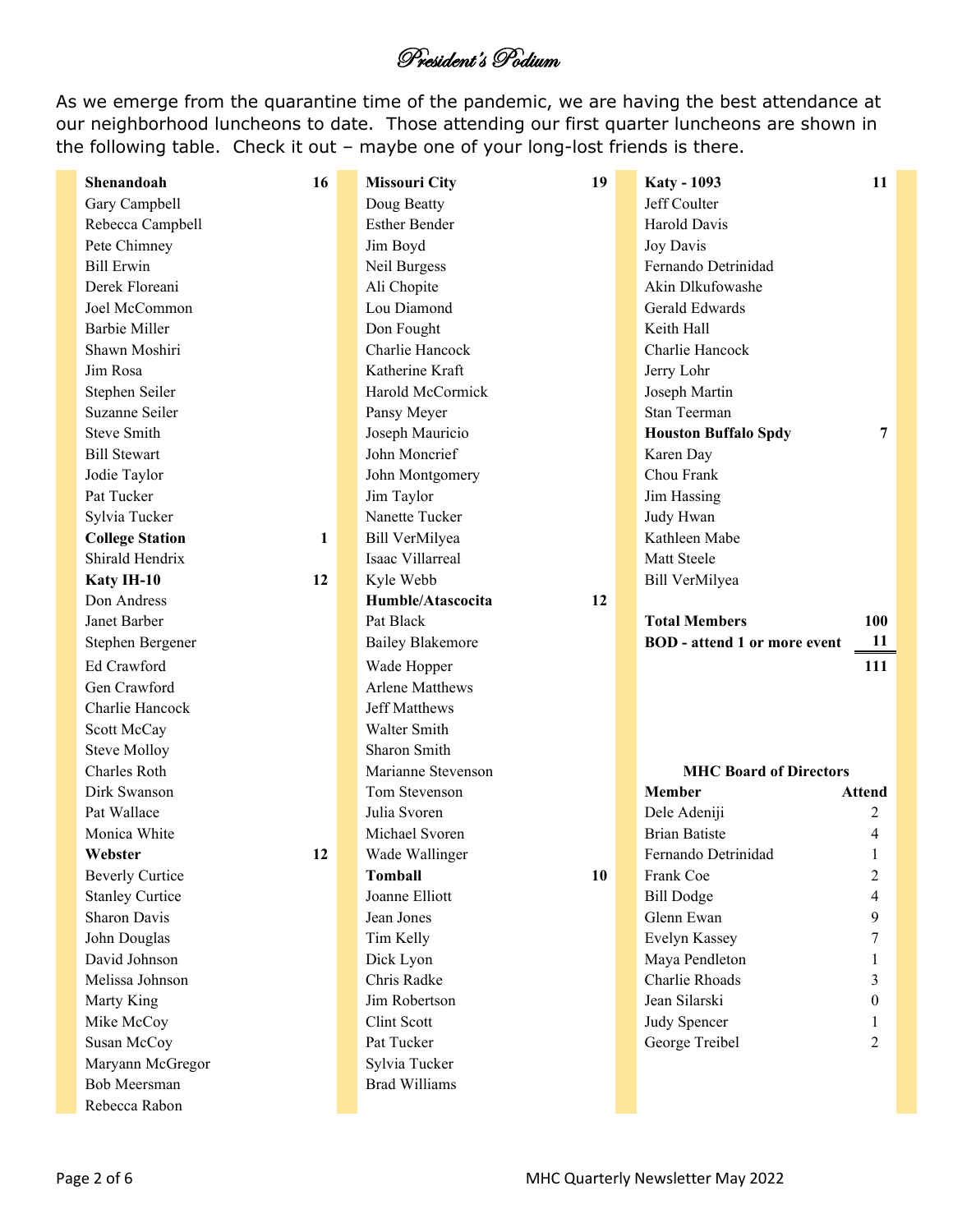### **WE WILL NOT HAVE NEIGHBORHOOD LUNCHEONS DURING THE FOURTH QUARTER.**

We will instead concentrate all of our energy on the December Holiday Event:

### **Cadillac Bar, 1802 Shepherd Drive December 13, 11:00 AM**

The second quarter to date is showing an upward trend in attendance. I encourage you to attend the location of your choice. You may find these informal events very enjoyable. The Neighborhood Luncheon schedule for the remainder of the year is:

| IH 45 North<br>Shenandoah                | Wednesday July 6, 2022                                 | 11:00 Meet & Greet<br>11:30 Dutch Lunch Line<br>12:15 Program | <b>Spring Creek Barbeque</b><br>19099 IH-45 North<br>Shenandoah, TX 77385<br>(936)-271-0251       |
|------------------------------------------|--------------------------------------------------------|---------------------------------------------------------------|---------------------------------------------------------------------------------------------------|
| <b>College Station</b>                   | Tuesday July 19, 2022                                  | 11:00 Meet & Greet<br>11:30 Dutch Lunch Line<br>12:15 Program | <b>Rudy's Country Store</b><br>504 Harvey Road<br>College Station TX 77840<br>(979)-696-7383      |
| IH 10 West<br>Katy                       | Tuesday July 26, 2022                                  | 11:00 Meet & Greet<br>11:30 Dutch Lunch Line<br>12:15 Program | <b>Spring Creek Barbeque</b><br>21000 Katy Freeway<br>Katy, TX 77449<br>(281)-829-0359            |
| US-59 South<br><b>Missouri City</b>      | Wednesday August 3, 2022                               | 11:00 Meet & Greet<br>11:30 Dutch Lunch Line<br>12:15 Program | <b>Spring Creek Barbeque</b><br>4895 State Highway 6<br>Missouri City, TX 77459<br>(281)-499-8222 |
| IH-45 South<br>Webster                   | Wednesday May 18, 2022<br>Wednesday August 17, 2022    | 11:00 Meet & Greet<br>11:30 Dutch Lunch Line<br>12:15 Program | <b>Rudy's Country Store</b><br>21363 Gulf Freeway<br>Webster, TX 77600<br>(281)-338-0462          |
| <b>US 59 North</b><br><b>Atascocita</b>  | Tuesday May 24, 2022<br>Tuesday August 23, 2022        | 11:00 Meet & Greet<br>11:30 Dutch Lunch Line<br>12:15 Program | <b>Spring Creek Barbeque</b><br>5613 East FM 1960<br>Humble, TX 77346<br>(281)-812-0645           |
| <b>FM 1093 West</b><br>Katy              | Wednesday June 1, 2022<br>Wednesday August 31 2022     | 11:00 Meet & Greet<br>11:30 Dutch Lunch Line<br>12:15 Program | <b>Spring Creek Barbeque</b><br>26802 FM 1093<br>Katy, TX 77494<br>(832)-220-5308                 |
| <b>Tomball Parkway</b><br><b>Houston</b> | Wednesday June 15, 2022<br>Wednesday September 7, 2022 | 11:00 Meet & Greet<br>11:30 Dutch Lunch Line<br>12:15 Program | <b>Spring Creek Barbeque</b><br>21746 Tomball Parkway<br>Houston, TX 77070<br>(832) 304-7200      |
| <b>US 59 SW</b><br><b>Houston</b>        | Tuesday June 21, 2022<br>Tuesday September 20, 2022    | 11:00 Meet & Greet<br>11:30 Dutch Lunch<br>12:15 Program      | <b>Qin Dynasty</b><br>5115 Buffalo Speedway #900,<br>Houston, TX 77005<br>(713-660-8386           |

Please come join us for the Neighborhood Luncheon of your choice and definitely plan on attending the Holiday Event. We will do our best to make it a special time for all.

Glenn Ewan

President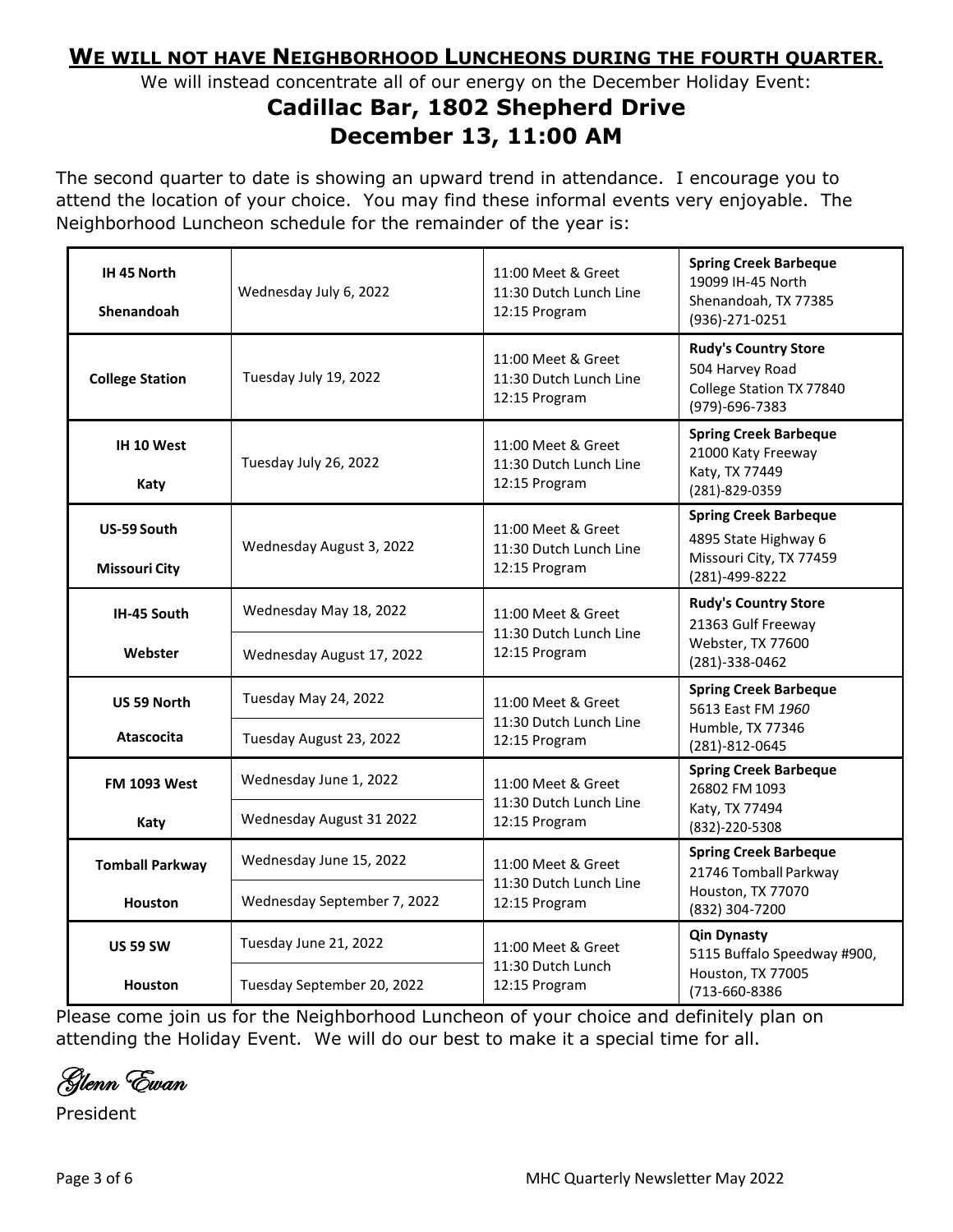### **Membership**

Our chapter has recently completed our annual membership renewal campaign. Thanks to Glenn for his various solicitations of our members by e-mail and postal mail. The revised MHC Membership chart, shown below, reflects the addition of first quarter 2022 membership information and shows a 16% increase in the number of dues paying members from the  $4<sup>th</sup>$  quarter of 2021. Thanks to all of you who have renewed your dues paying status! Your participation helps us keep our chapter programs going!

If you missed the April 1 deadline, you can still send in your dues in one of two ways:

#### **1. By Check (include your membership form) mailed to:**

MHC Membership Data Coordinator 11152 Westheimer #729 Houston, TX 77042

#### **2. By Credit Card:** Click on this link **[Pay Dues](about:blank)** and follow the guidance there.

The 2022 MHC Membership Directory has been distributed. Consistent with our past practice, 167 members were dropped from the roles on April 1 for non-payment of dues. If you haven't received your Directory yet, or if it was damaged in the mail, please contact us and we'll get one out to you. The directory includes the following chapter information: Board of Directors, the neighborhood luncheon schedule, a list of current members, a list of members who passed away in 2021 and the MHC Constitution.

You may recall from the previous membership report that our chapter has experienced significant growth in membership in 2021. These new members were eligible for our "Current Year Free" program, so no annual dues were required. As a result, the gap between the number of Total Members and Dues Paying Members had widened. I attributed part of that gap to Covid restrictions, which caused our Local Neighborhood Luncheon program to be on hiatus for most of 2020 – 2021. Fortunately, the Covid restrictions have been lifted and we have restarted our Local Neighborhood Luncheon programs. As time goes on, we hope that our "Current Year Free" members will find value in attending the quarterly luncheons and elect to renew their memberships.



I wanted to also thank those members who have elected to take advantage of the opportunity to pre-pay their dues into the future. At this time, 192 members have done this, with one member paying through 2031!

We are interested in any idea or suggestion that you may have to make our chapter more to your liking. Please email [membership@cra-metrohouston.org](about:blank) with your ideas or suggestions.

Thank you, Brian Batiste - MHC Membership Committee Chair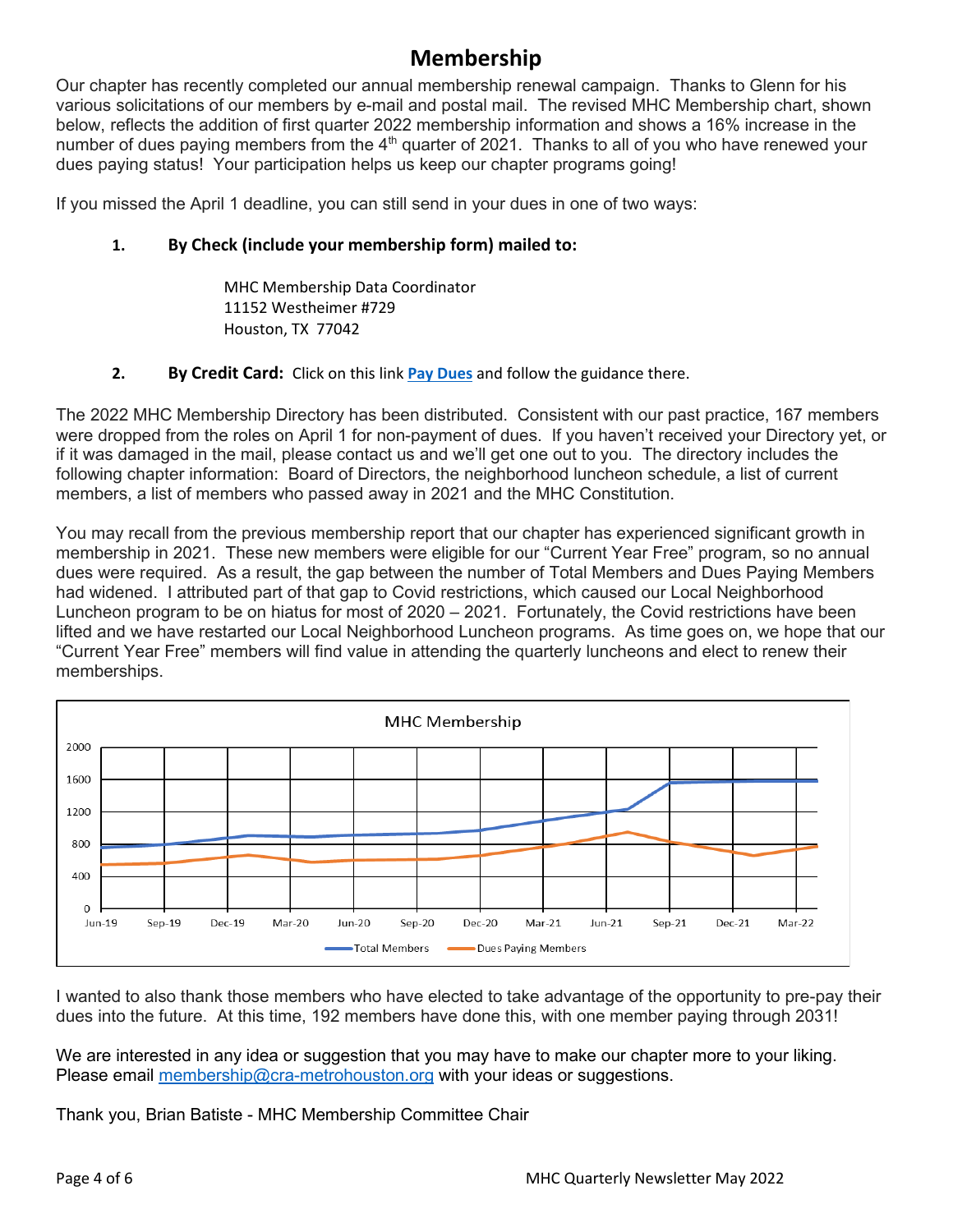# Treasurer's Report - 03/31/22

|                             | 2022<br><b>Budget</b> | 2022<br><b>Actual</b> |
|-----------------------------|-----------------------|-----------------------|
| Revenue                     |                       |                       |
| Dues                        | \$6,000               | \$7,870               |
| Interest                    |                       | \$11                  |
| <b>Total Revenue</b>        | \$6,000               | \$7,881               |
| <b>Expenses</b>             |                       |                       |
| <b>CRA Payments</b>         | \$1,800               | \$2,244               |
| Website                     | \$0                   |                       |
| Email                       | \$800                 | \$107                 |
| <b>Meetings</b>             | \$300                 |                       |
| Postage, office supplies    | \$1,200               | \$237                 |
| Lunches                     | \$0                   |                       |
| Mailbox                     | \$0                   |                       |
| PayPal Fees                 | \$150                 | \$238                 |
| Lapel Pins                  | \$0                   |                       |
| <b>Community Support</b>    | \$400                 |                       |
| Miscellaneous               | \$120                 | \$57                  |
| <b>Total Expenses</b>       | \$4,770               | \$2,884               |
| Surplus/(Deficit)           | \$1,230               | \$4,997               |
| <b>Scholarship Fund</b>     |                       |                       |
| Beginning balance 12/21     |                       | \$3,218               |
| Donations                   |                       | \$729                 |
| Interest                    |                       | \$2                   |
| Awards                      |                       |                       |
| <b>Ending balance 03/22</b> |                       | \$3,949               |

If your email cover note or your printed last page indicate your dues are DUE, PLEASE seriously consider catching up. The dues are quite small, less than a bottle of water a month, and are essential for the chapter to plan and support the programs you like.

### **Scholarship Committee Report – Maya Pendleton**

Ron Dethloff has agreed to serve on the Scholarship Committee and will assist in the evaluations in June. We have 6 applicants and some referrals and required documentation has started to trickle in. We expect more activity before the end of the May from teachers submitting referrals and in early June for transcripts after finals are completed.

**The Scholarship program is supported by your voluntary donations. Please consider sending in a donation today. You may do so online by credit card. Just look in the dropdown menu for Scholarship on our website [www.cra](about:blank)[metrohouston.org](about:blank) Of course, we will be happy to receive your check, please make sure you indicate it is for Scholarship.**